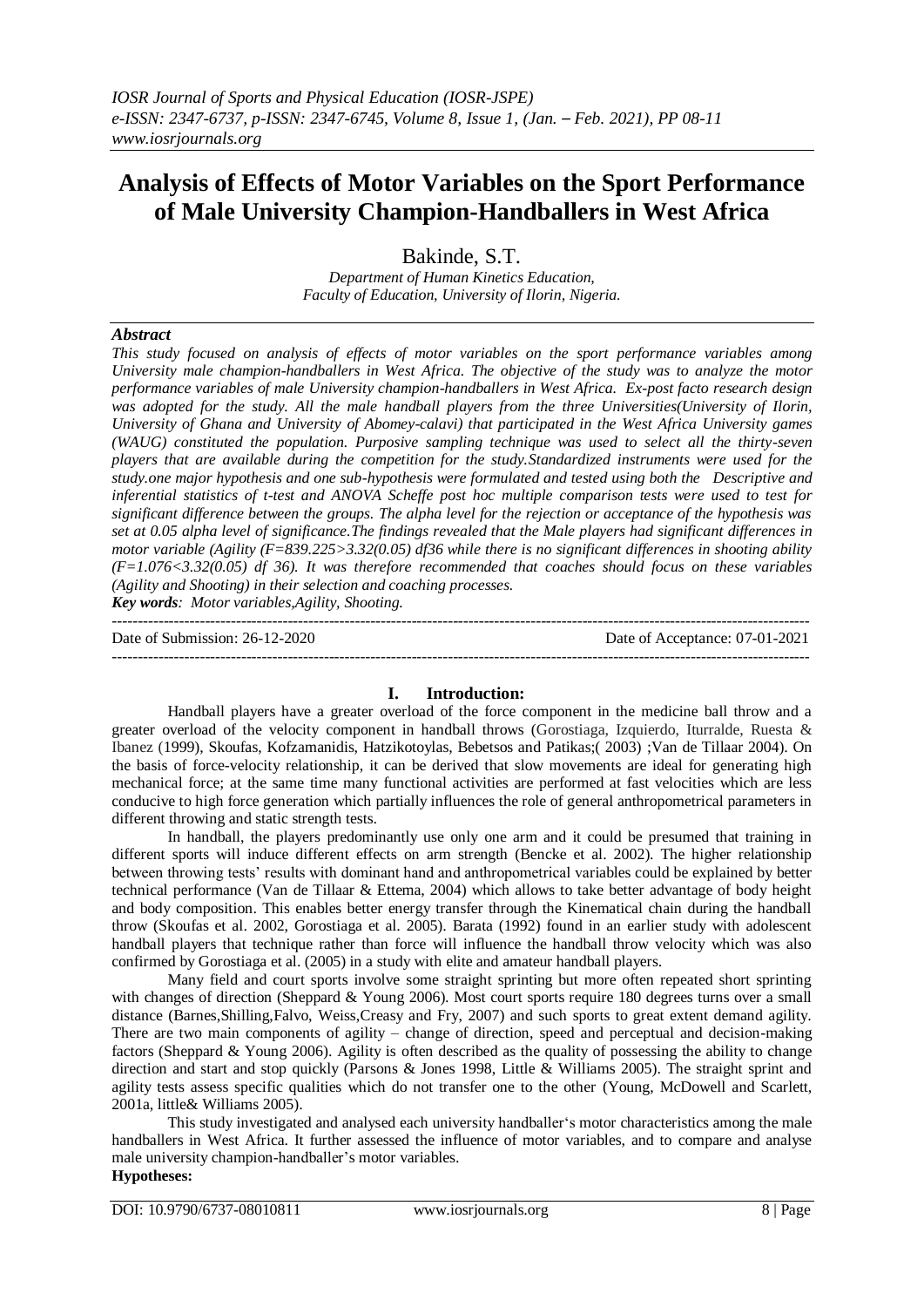# Main Hypothesis:

1. There is no significant difference in the analysis of effects of motor variables on the sports performance of male University Champion- handballers in West Africa.

# **Sub-Ho.**

1. There is no significant difference in the Motor sport performance variables (Agility, Shooting Ability) of University Male- Champion handballers in West Africa.

2. There is no significant influence of the motor Variables on sport performances among University malechampion handballers in West Africa.

3. There is no significant influence of the motor Variables on sport performances in Handball among University Male -Champion handballers in West Africa.

#### **II. Methodology:**

The research design for this study is ex-post facto research, all the handballers representing their universities at the 13<sup>th</sup> West Africa Games (WAUG) who volunteered for this study, a consent form was signed for ethical consideration. 36 players were sampled through stratified and purposively sampling techniques. Three Universities handball team consisting of twelve players each were sampled. (University of Ilorin, University of Ghana and UACBenin) all the players had official medical clearance (WAUG Accreditations Committee). The tools used for the study are standardized instruments and facilities which include: measuring tape, stop watch, weighing scale and a standard handball courts. Reliability of the instrument was done by carrying out a pilot study by using the instruments on University of Ilorin second team players. Data collection was done by taking the measurements of the subjects and recording the performances in the appropriate columns. Researcher and two trained research assistants the measurements according to the guidelines stated for the conduct of the research.

**Day 1.** Shooting Ability (throwing and catching), Agility (T-shuttle run).

#### **A. Measurement of Motor Variables.**

All measurements were in accordance with standard procedure (Visnapauu, (2009).For the measurement of motor variables the following tests were used.

# **Shooting ability: speed and accuracy (reps):**

**Equipment:** A line for making the pass was drawn on the floor, 3m from the wall and a  $40 \times 40$ cm square was drawn on the wall with the lower side at 180cm from the floor.

**Procedure:** Subjects stood behind the line for the pass in a comfortable position and started shooting with the dominant hand on the target wall with maximum speed for 30seconds.

Only shots that the subjects performed accurately on the target during the 30secnds were counted and recorded. All tests were performed in the same place. The best of two trials was used for the study.

# **Agility Test:** T-shuttle runs

**Equipment**: Three lines were marked on the floor with a distance of five meters between them, and labeled as "A", "B", "C" and "D" respectively as shown in Figure: 5.

**Procedure:** The subject started from point "A" (a timer start), then moved fast to point "B", touched the ball at "B" with a single hand, returned to point "A, followed by run from point "A" to point "C", after touching the ball at "C" with a single hand then run back to Point "A", and finally, moved from point "A" to point "D". The total time spent was recorded in the nearest second. Each participant attempted the test twice with an interval of 2- 3 minutes and the better time of the two trials was used.

#### **III. Results of Findings:**

#### **Table 1: Descriptive statistics on motor sportperformancevariables among university championhandballers in West Africa.**

| <b>Variables</b> | A(Benin) |       |      | <b>B</b> (Ghana) |    |       | $C($ Ilorin $)$ |                          |     | Total (ABC) |      |           |    |       |      |           |
|------------------|----------|-------|------|------------------|----|-------|-----------------|--------------------------|-----|-------------|------|-----------|----|-------|------|-----------|
|                  |          | ж     | SD   | Range            |    | x     | SD              | Rang                     |     | x           | SD   | Rang      |    | х     | SD   | Range     |
|                  |          |       |      |                  |    |       |                 | е                        |     |             |      | е         |    |       |      |           |
| Shooting         | 13       | 39.23 | 4.15 | 32-47            | 12 | 37.66 | 3.11            | $31 - 41$                | 12  | 37.33       | 2.96 | $31 - 41$ | 37 | 38.11 | 3.47 | $31 - 47$ |
| [rep]            |          |       |      |                  |    |       |                 |                          |     |             |      |           |    |       |      |           |
| Agility (sec)    | 13       | 18.15 | 555  | $16.40-$         | 12 | 17.02 |                 | 16.00                    | 12. | 17.01       | .62  | $15.8 -$  | 37 | 13.90 | 4.33 | $15.8 -$  |
|                  |          |       |      | 18.00            |    |       |                 | $\overline{\phantom{a}}$ |     |             |      | 18.00     |    |       |      | 18.00     |
|                  |          |       |      |                  |    |       |                 | 18.00                    |     |             |      |           |    |       |      |           |

Table one, presents the means and standard deviations results of the motorsport performance variables for the male university champion- handballers. There are also wider variations in Agility, Shooting among male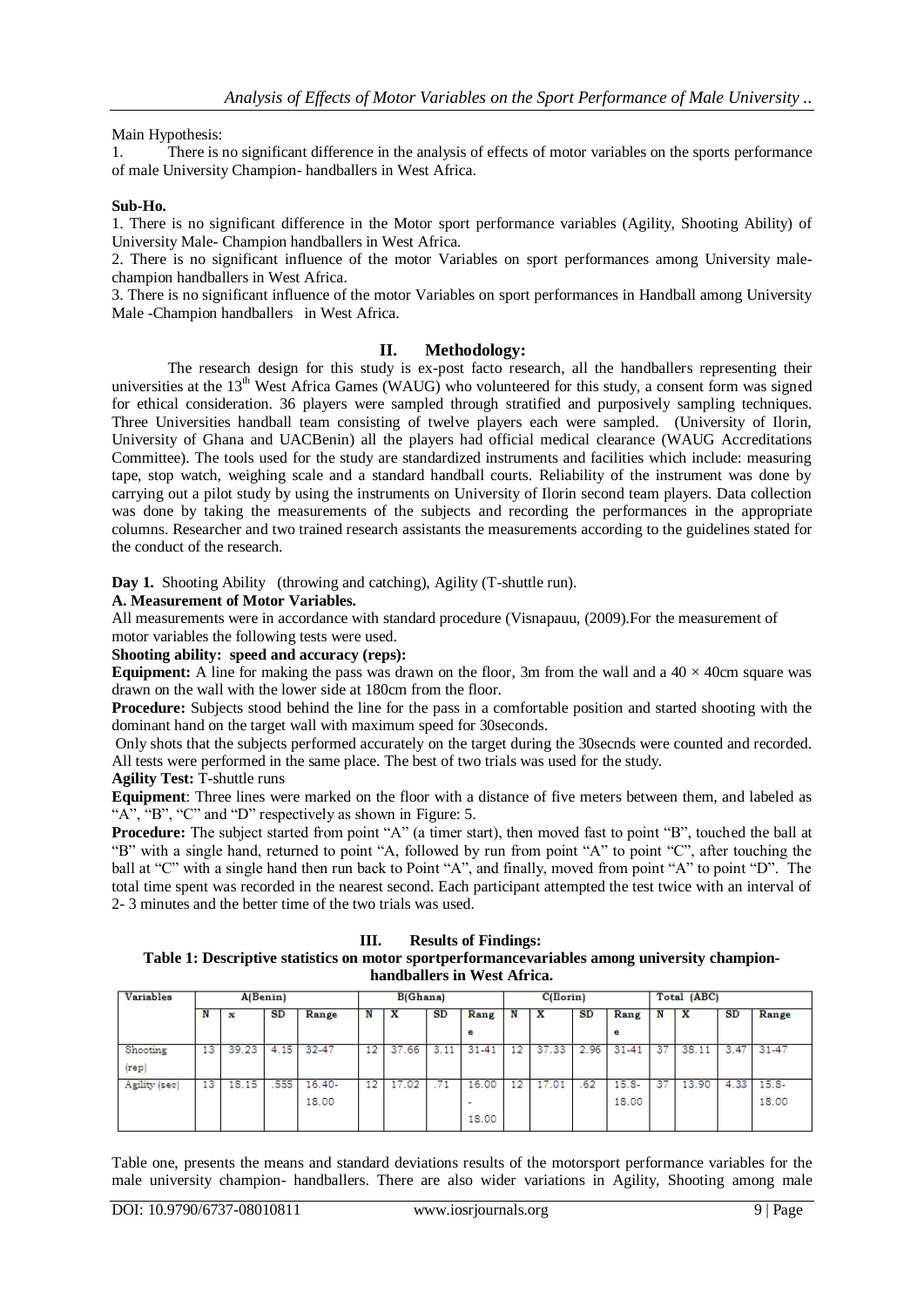University champion handballers .This could suggest the suitability of handball game to wide variations of motor sport performance variables values.That may also mean that handball game allows a wide range of values in both anthropometric and motor variables to be champion players.

**Table 2: The Summary of Motorsport performance Variables for the University Male Champion-Handballers in West Africa.**

| Variable (units) | <b>Source of variation</b> | Sum square | Df | <b>Mean square</b> | Fratio  | <b>Fcal.val</b> | <b>Decision</b> |
|------------------|----------------------------|------------|----|--------------------|---------|-----------------|-----------------|
|                  | Between Group              | 25.927     |    | 12.963             |         |                 |                 |
| Shooting         | Within Group               | 409.641    | 34 | 12.048             |         |                 |                 |
| (reps)           | Total                      | 435.568    | 36 |                    | 1.076   | 3.32            | R               |
|                  | Between Groups             | 662.552    |    | 331.276            |         |                 |                 |
| $A$ gility(sec)  | Within Groups              | 13.421     | 34 | .395               |         |                 |                 |
|                  | Total                      | 675.973    | 36 |                    | 839.225 | 3.32            | R               |
|                  |                            |            |    |                    |         |                 |                 |

Table two is the analysis of variance (ANOVA) result for the motor sport performance variables of male university champion-handballers in West Africa. Motor variable were significantly different in Agility  $(F=839.225>3.32)$ , while ShootingAbility  $(F=1.076<3.32)$  at 0.05 level of significant set for this study

**Table 3: Scheffes post hoc tests results on the motorsport performance variables among male University champion-handballers in West Africa.**

| Variables (units) | Indep           | Dep        | Mean       | ັ    | Sig. |
|-------------------|-----------------|------------|------------|------|------|
|                   |                 |            | Difference |      |      |
| Agility(sec)      | Uni-Ghana       | Uni-llorin | .012       | .256 | .999 |
|                   | <b>UACBenin</b> |            | 8.87       | .251 | .000 |

In table three, the Scheffe post hoc analysis on the motor sport performance variables among the universities result showed where the significant differences exists among the players from participating universities. The scheffe post hoc analysis clearly showedthat the Universities of Ghana male handballers were significantly different from the other universities handballers in Agility.

**Table 4: Summary of Item by Item analysis of motorsport performance variables among male university champion –handballers in west Africa.**

| $\cdots$                            |                 | <u>VAMAADIVAL AMAAMMUMALVID ALI II VOU LAALIUMI</u> |                          |                |
|-------------------------------------|-----------------|-----------------------------------------------------|--------------------------|----------------|
| motor variables performance (units) | $1st$ Position  |                                                     | 2 <sup>nd</sup> Position | $3rd$ Position |
|                                     | <b>UACBenin</b> |                                                     | Uni-Ghana                | Uni-llorin     |
| Shooting ability (reps)             | 39.23           |                                                     | 37.66                    | 37.33          |
| Agility(sec)                        | 18.15           |                                                     | 17.02                    | 17.01          |

# **IV. Discussion of finding:**

**Sub-Hypothesis 1:** There is no significant difference in motor sport performances variables among male university handball in West Africa.The motor variables examined in this study are agility, and shooting ability.

**Agility (sec)**: The mean Agility for the male handballers is 13.90±4.33sec and a range of 15.8-18.00sec. The F-ratio of 839.225(Table 2) is not significant at 0.05(F-0.05=3.32). The null hypothesis that Agility of the male handballer players is not significantly different among this group of players is upheld. That is the handballer in this study had very similar Agility values. That all the university players, from the West Africa sub-region have relatively the same Agility of 13.90sec, with the range from 15.8-18sec, one can therefore assume that any Agility value from 15.8-18sec could be good enough to make an elite handballer, since all players are champions from their respective Universities.

The mean Agility of 13.90sec for this study is similar to the Agility of a study of 30male handball players aged between 15 to 25years who are selected from University level, state and National level of 16.8sec (Waghmare, 2012). Agility is a crucial factor of an athlete in making a fast, precise and accurate decision which is necessary in the game of handball and that quick start, stops and changes in direction which are all attributes of Agility are fundamental to good performance in all court and ball games. (Olaitan, Bakinde, Ajayi-Vincent and Adeshina (2012)), (Ajayi-Vincent, (2005)) the Scheffe post hoc test also confirms that there were no significant differences in the agility values among the universities.

**Shooting ability (reps):** The mean Shooting ability for the male handballers is 38.11±3.47 and a range of 31-47.the F-ratio of 1.076(table 2) is statistically significant at 0.05(F-0.05=3.32).The null hypothesis that shooting ability of the male handball players is not significantly different is accepted. That is the handballers in this study have a very significantly different shooting ability.

The shooting ability of 38.11 for this group is different to the shooting ability of male and female young